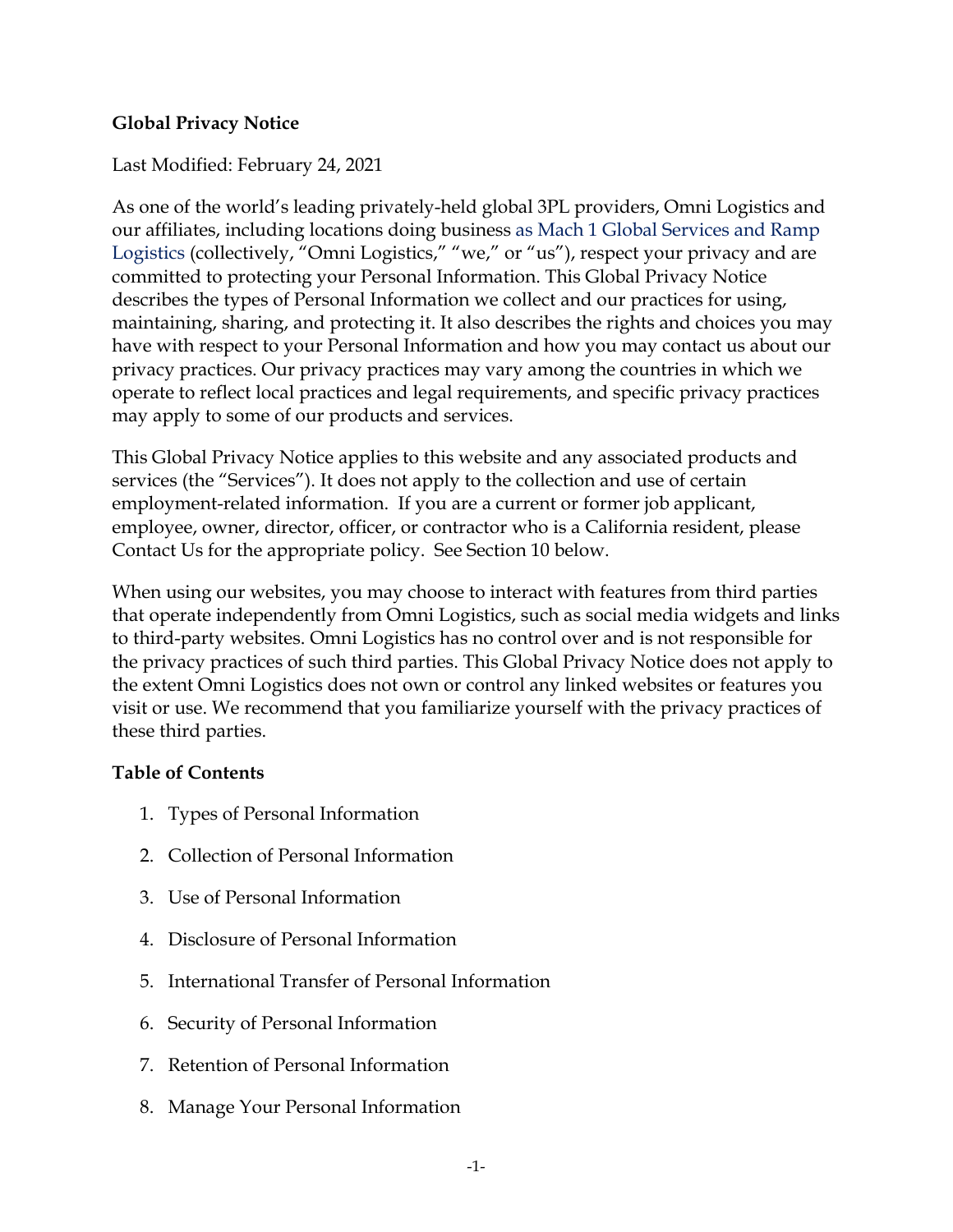- 9. Global Policy Notice Changes
- 10. Contact Us

### **1. Types of Personal Information**

"Personal Information" means any information relating to an identified or identifiable individual. Examples of Personal Information Omni Logistics may collect include:

- Contact information (name, nickname, gender, mailing address, email address, phone number)
- Payment information (credit card and other payment card information) and financial information (such as bank account numbers)
- Business information (office location, business contact information, department, job title/description, reason for contacting Omni Logistics)
- Log-in credentials (username, password)
- Usage details (website activity, Omni Logistics-related preferences)
- Technical details (IP address, cookie/session IDs, browser type/version, operating system/platform)
- Any other information you or other Omni Logistics clients may upload or provide or enter in connection with the Services

# California Residents

We collect Personal Information as defined under California law, which is information that identifies, relates to, describes, is reasonably capable of being associated with, or could reasonably be linked, directly or indirectly, with a particular consumer or household.

Personal Information does not include de-identified or aggregate information; publiclyavailable information; lawfully obtained truthful information that is a matter of public concern; and information covered by certain sector-specific privacy laws.

Omni Logistics collects and has collected the following categories of Personal Information about consumers in the 12 months preceding the date this Global Privacy Notice was last modified:

• Identifiers (e.g., real name, alias, postal address, unique personal identifier, online identifier, email address, account name, or other similar identifiers)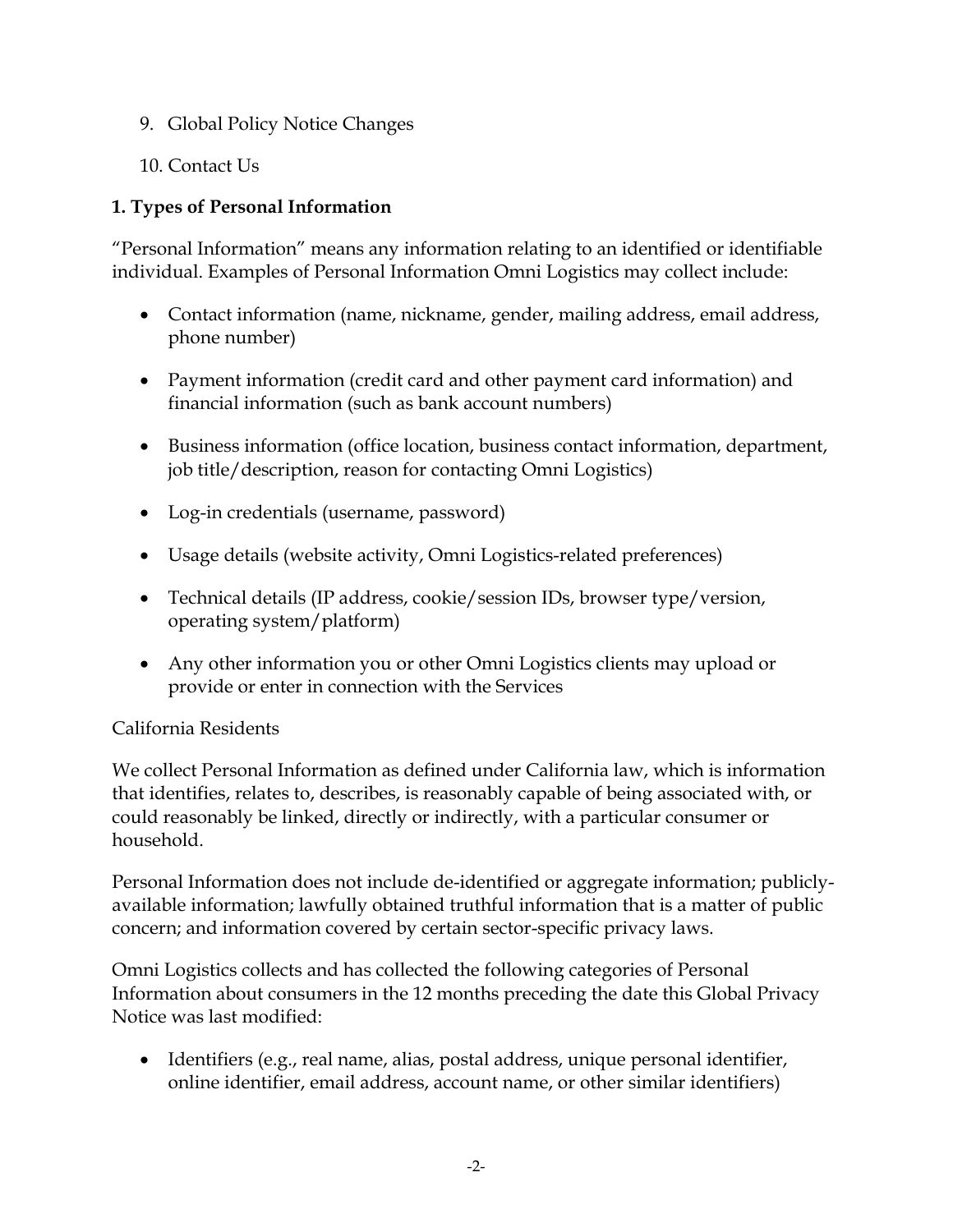- IP address
- Categories of personal information described in California Civil Code §1798.80(e) (e.g., signature; phone number; social security, driver's license, state identification card, or passport number; bank account, credit card, or debit card number, or other financial information)
- Protected classification characteristics under California or federal law
- Commercial information (e.g., services purchased, obtained, or considered, or other purchasing or consuming histories or tendencies)
- Internet or other electronic network activity information
- Professional or employment-related information

# **2. Collection of Personal Information**

Omni Logistics may collect Personal Information using the following methods:

- Directly from you when you provide it to us (information you enter into web forms, contracts, or submit to the Services)
- Omni Logistics' internal customer relationship management system and databases
- From third parties, such as analytics providers
- Automatically through tracking technologies (cookies, web beacons, log files), including over time and across third-party websites or other online services

For more information about how we use Personal Information collected through tracking technologies and the ways you may be able to manage it, see Use of Personal Information, our Cookie Policy, and Manage Your Personal Information.

# Children Under 18

Omni Logistics websites are not intended for children under 18 years of age, and we do not knowingly collect Personal Information from children under 18. If you are under 18, do not use or provide any information on this website or through any of its features, register, or make any purchases. If we learn we have collected or received Personal Information from a child under 18 without verification of parental consent, we will delete it. If you believe we might have any information from or about a child under 18, please Contact Us.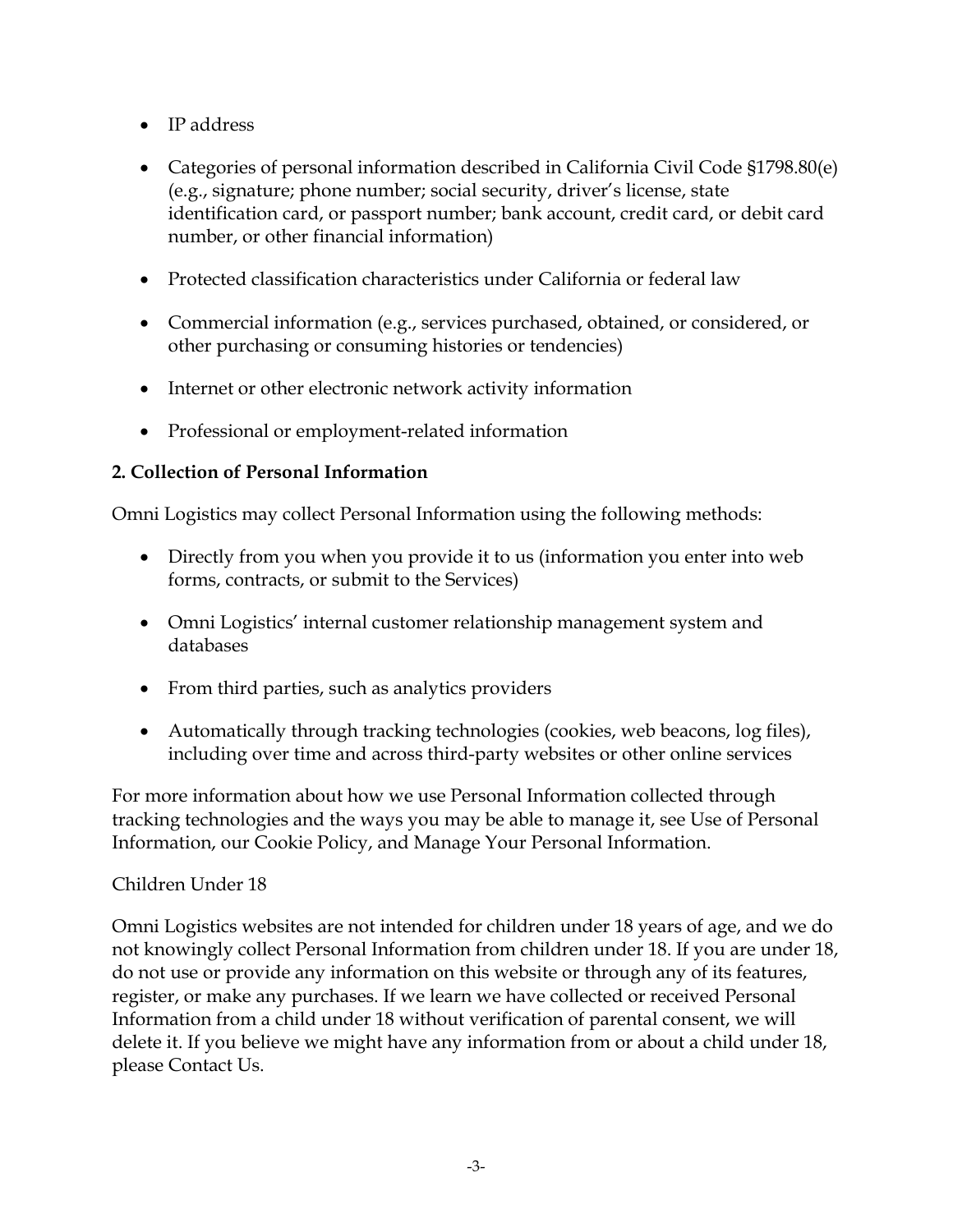### California Residents

Omni Logistics collects Personal Information from the following categories of sources:

- Directly and indirectly from you
- Other Omni Logistics clients
- Service providers
- Government entities

European Economic Area (EEA) Residents

Where we need to collect Personal Information by law or under the terms of a contract we have with you and you fail to provide that information when requested, we may not be able to perform the contract we have or are trying to enter into with you. In this case, we may have to cancel a product or service you have with us but will notify you first.

# **3. Use of Personal Information**

We may use your Personal Information for the following purposes:

- Communicating with you
- Providing you with the Services
- Authenticating use, detecting potential fraudulent use, and otherwise maintaining the security of the Services
- Developing, testing, improving, and demonstrating the Services
- Creating and maintaining a customer relationship management system
- Carrying out our legal and contractual obligations and enforcing our rights, including billing and payment processing
- Anonymizing and aggregating information for analytics and reporting
- Advertising, marketing, and selling the Services, including linking together or merging Personal Information with other Personal Information so that we may better understand your needs and inform you about our Services and those of our partners
- Short-term transient use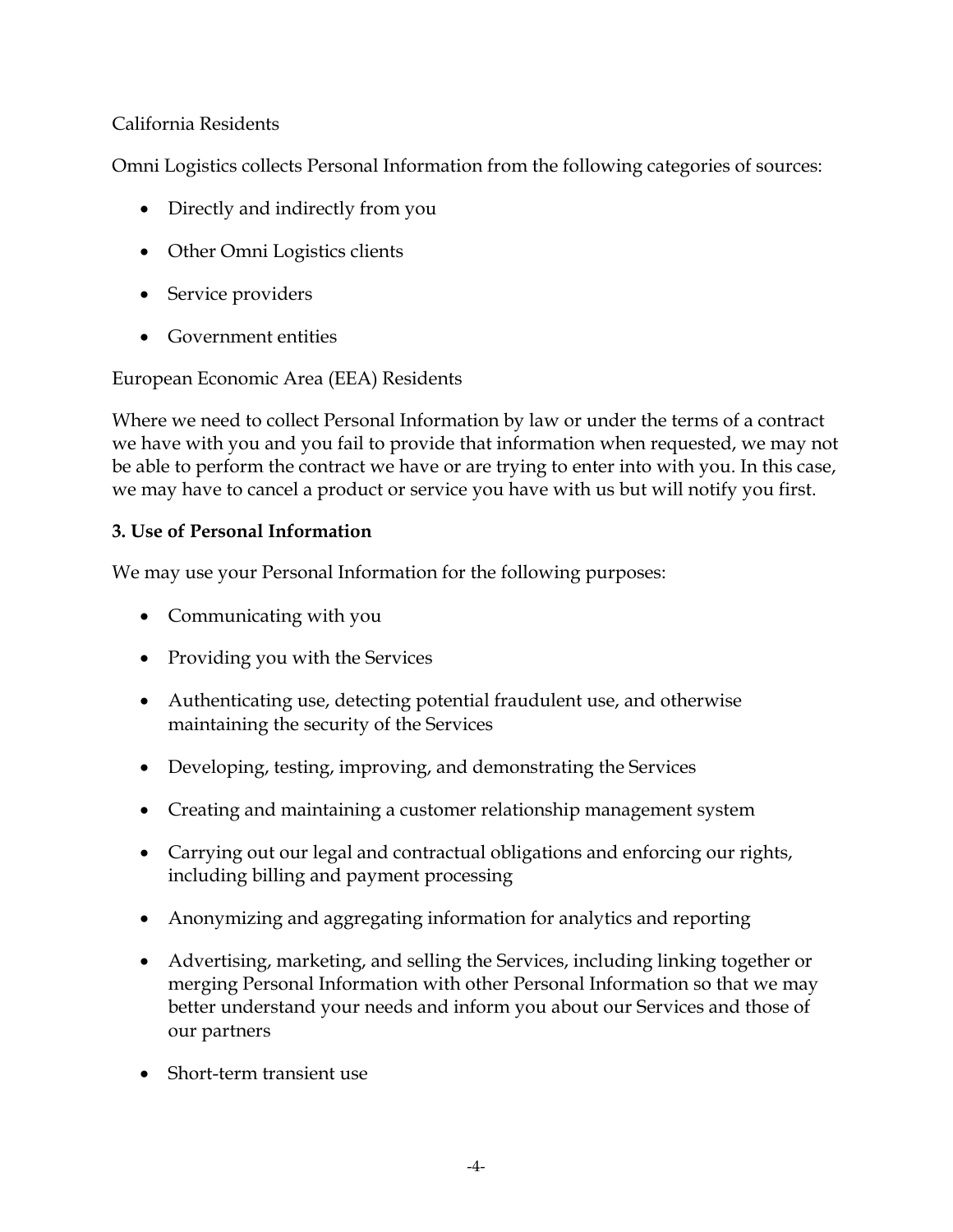- Ensuring compliance with applicable laws and Omni Group policies
- Avoiding or mitigating harm to you, to our customer, to the Omni Group and to third parties
- For any other purpose with your consent

## Online Advertising / Cookie Policy

The Services may use "cookie" technology and similar online tools, such as web beacons and web pixels. "Cookies" are small files that a website stores on a user's computer or device. The Services may use cookies for various purposes, including to keep the information you enter on multiple pages together. Some of cookies we use are "session" cookies, meaning that they are automatically deleted from your hard drive after you close your browser at the end of your session. Session cookies are used to optimize performance of the Services and to limit the amount of redundant data that is downloaded during a single session. We also may use "persistent" cookies, which remain on your computer or device unless deleted by you (or by your browser settings). We may use persistent cookies for various purposes, such as statistical analysis of performance to ensure the ongoing quality of our services. We and third parties also may use session and persistent cookies for analytics and advertising purposes, as described herein. Most web browsers automatically accept cookies, but you may have the ability to set your browser to block certain cookies (see below). In accordance with applicable law, we may obtain your consent separately before collecting information by automated means using cookies or similar devices.

We may use Google Analytics, a vendor's service that uses cookies, web beacons, web pixels and/or similar technology to collect and store anonymous information about you, which may include non-Personal Information described above. You can learn more about Google Analytics' privacy policy and ways to opt out from Google Analytics tracking by visiting Google's website.

To make informed choices about targeted advertising, see Manage Your Personal Information (Section 8 below).

European Economic Area (EEA) Residents

We rely on the following lawful bases to process your Personal Information for these non-exhaustive purposes:

#### *Consent*

We may obtain your consent to process your Personal Information in certain circumstances, which may include when we send you relevant marketing, you elect to receive information from us, or you contact us to register an interest in our Services or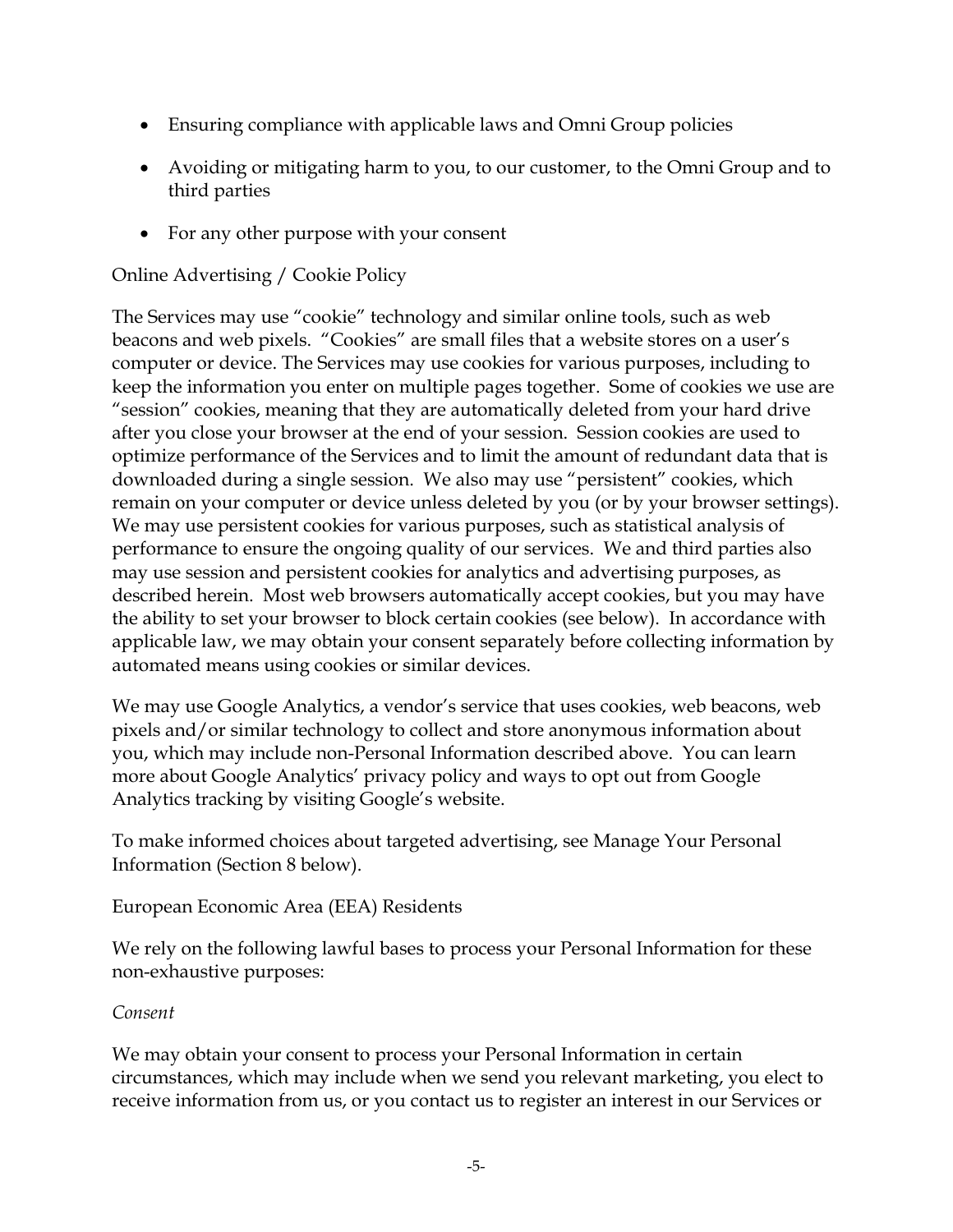Omni Logistics. We may also rely upon our legitimate interest in developing our business as a basis for sending you marketing information and information about our Services (see below).

# *Performance of a Contract*

We rely on this lawful processing ground when we process your Personal Information to perform a contract which we have with you, or when we take steps in anticipation of entering into a contract with you, for example in connection with in the provision of our Services to you and the management of our relationships with third parties.

# *Compliance with a Legal Obligation*

We rely on this lawful processing ground when we process your Personal Information to meet legal and regulatory obligations which apply to us.

# *Legitimate Interests*

We rely on this lawful processing ground when we process your Personal Information to provide our Services, to respond to specific requests, to manage our business operations, to manage our relationships with you and with third parties in connection with our business, and when we provide you with marketing information or other information in relation to our Services which we believe may interest you.

If you wish to have more information regarding the legitimate interests assessments we have conducted in order to reach these conclusions, please Contact Us. See Section 10 below.

# **4. Disclosure of Personal Information**

We may disclose Personal Information:

- To affiliates and other entities within Omni Logistics' group of companies, distribution partners, other Omni Logistics clients, and service providers
- To third parties when you use a third party feature in our Services
- To enforce or apply our Terms of Use and other agreements or comply with any court order, law, or legal process, including government or regulatory requests
- To a buyer or other successor in the event of a merger, divestiture, restructuring, reorganization, dissolution, or other sale or transfer of some or all of Omni Logistics' assets
- If we believe it is necessary to protect the rights, property, or safety of Omni Logistics or others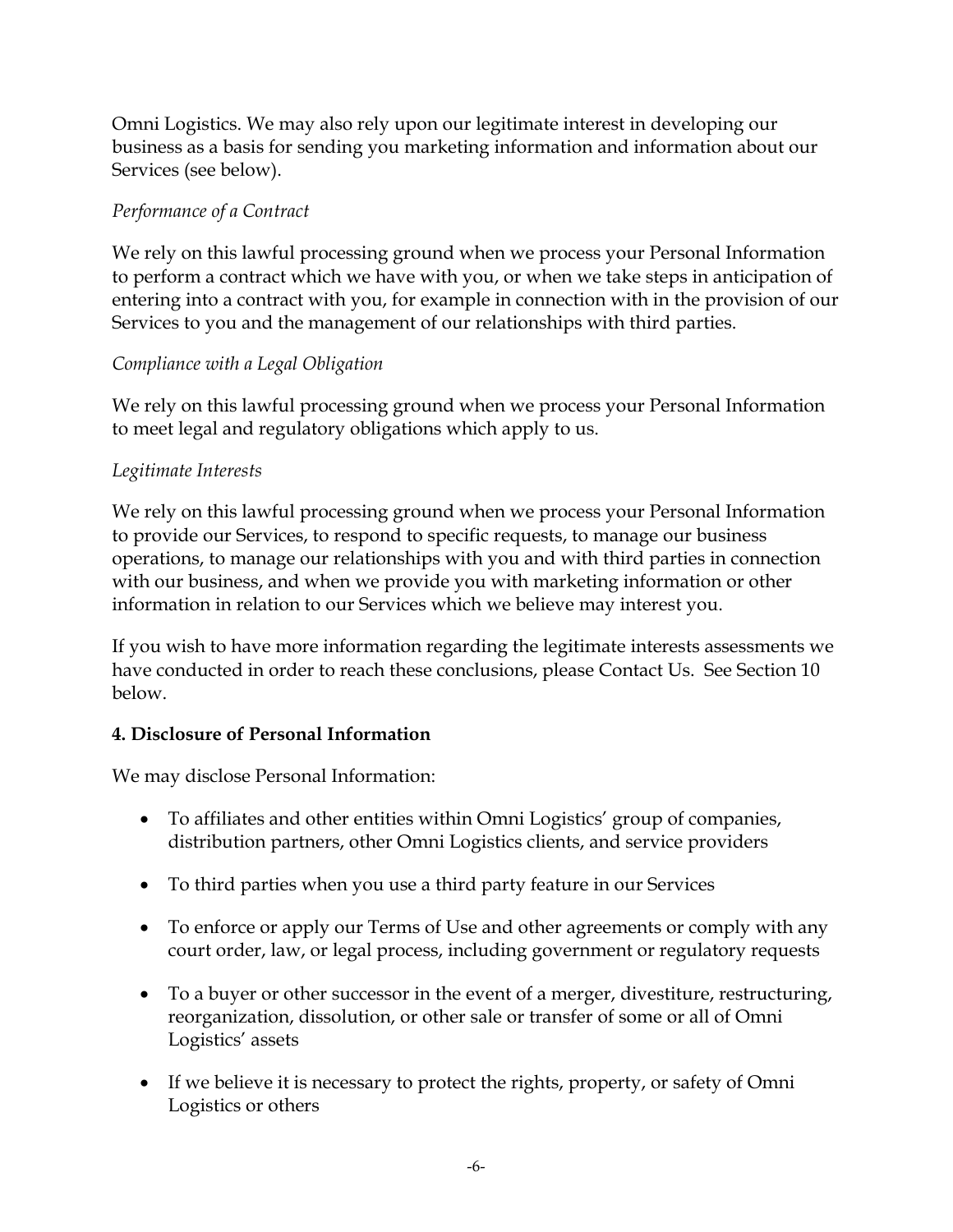- For any other purpose disclosed by us when you provide Personal Information
- With your consent, such as when you choose to provide your information to third parties

We may also disclose de-identified information without restriction. Note that if you make any Personal Information publicly available on the Services, anyone may see and use such information.

## Service Providers

Omni Logistics retains third party service providers to assist us in our business. For example, we use service providers to assist with transportation and deliveries, analytics, marketing, customer relationship management, payment processing, and IT infrastructure and support. Omni Logistics may permit these affiliates and service providers to access your Personal Information in order to assist us in providing services; however, we require these third parties to keep Personal Information confidential and use it only for the purposes for which we disclose it to them.

# California Residents

Omni Logistics discloses Personal Information with the following categories of third parties and has disclosed the following categories of Personal Information for a business or commercial purpose in the 12 months preceding the date this Global Privacy notice was last modified:

| <b>Personal Information</b>                                                             | <b>Third Parties</b>                                                                                                             |
|-----------------------------------------------------------------------------------------|----------------------------------------------------------------------------------------------------------------------------------|
| <b>Identifiers</b>                                                                      | Service providers, including data<br>analytics and advertising providers,<br>operating systems and platforms, social<br>networks |
| IP addresses                                                                            | Service providers, including data<br>analytics and advertising providers,<br>operating systems and platforms, social<br>networks |
| Categories of personal<br>information described in<br>California Civil Code §1798.80(e) | Service providers                                                                                                                |
| Commercial information                                                                  | Affiliates, distribution partners, other<br>Omni Logistics clients                                                               |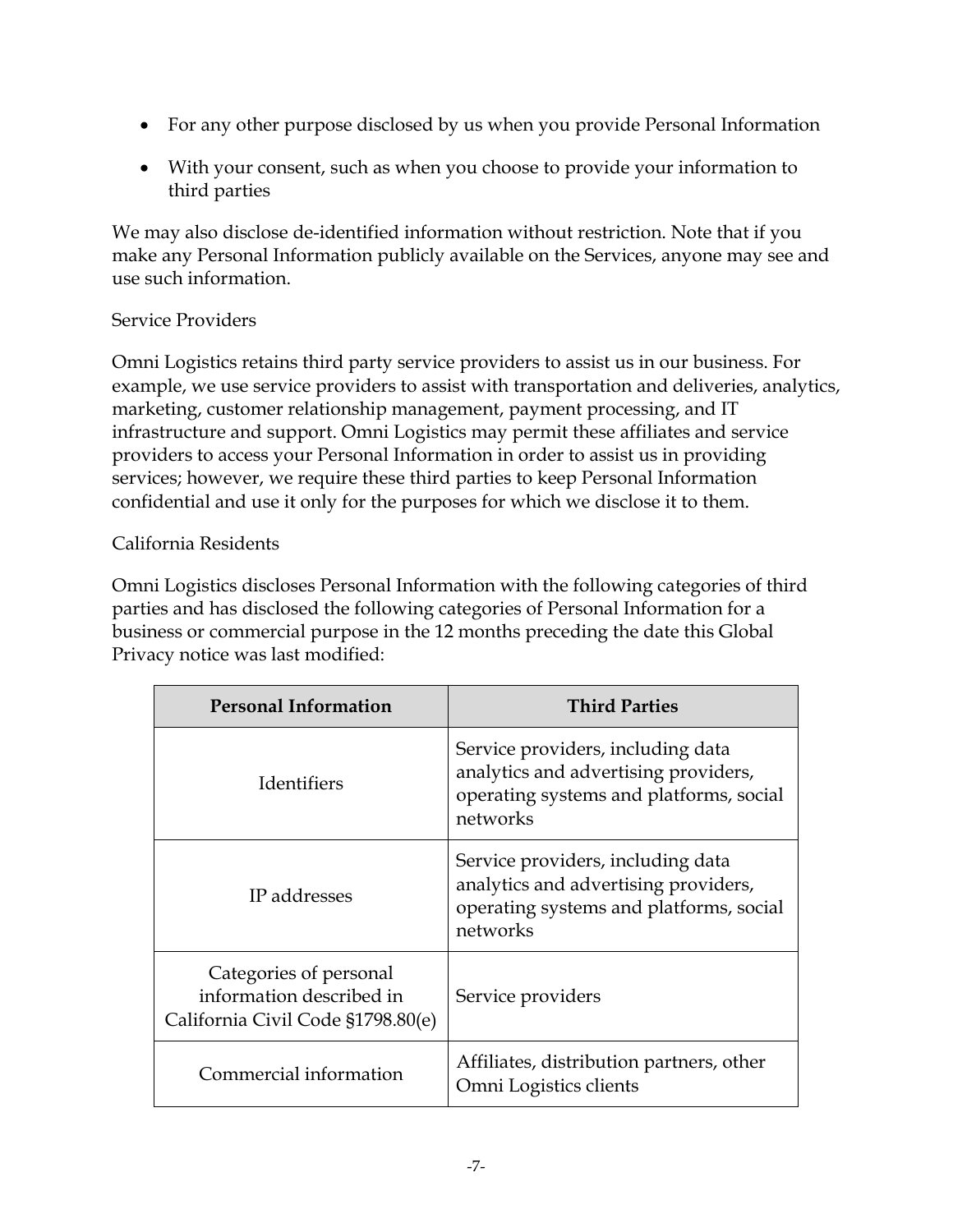| <b>Personal Information</b>                                  | <b>Third Parties</b>                                                     |
|--------------------------------------------------------------|--------------------------------------------------------------------------|
| Internet or other electronic<br>network activity information | Service providers, including data<br>analytics and advertising providers |
| Professional or employment-<br>related information           | Service providers                                                        |

Omni Logistics has not sold consumers' personal information in the preceding 12 months.

## **5. International Transfer of Personal Information**

Omni Logistics is a global business. We may transfer your Personal Information to the United States, where we are headquartered, and to other countries which may not have the same privacy laws as the country in which you initially provided the information, but we will protect your Personal Information in accordance with this Global Privacy Notice, or as otherwise disclosed to you.

European Economic Area (EEA) Residents

If you live in the EEA, we may transfer Personal Information to countries for which adequacy decisions have been issued, use contractual protections for the transfer of Personal Information to third parties, such as an intra-Omni Logistics agreement or the European Commission's Standard Contractual Clauses or their equivalent under applicable law.

You may Contact Us to obtain a copy of the safeguards we use to transfer Personal Information outside of the EEA. See Section 10 below.

### **6. Security of Personal Information**

Omni Logistics implements security safeguards to protect your Personal Information. We take steps to secure Personal Information through administrative, technical and physical safeguards designed to protect against the risk of accidental, unlawful or unauthorized destruction, loss, alteration, access, disclosure or use. Unfortunately, we cannot guarantee the security of information transmitted through the Internet, and where we have given you (or where you have chosen) a password, you are responsible for keeping this password confidential.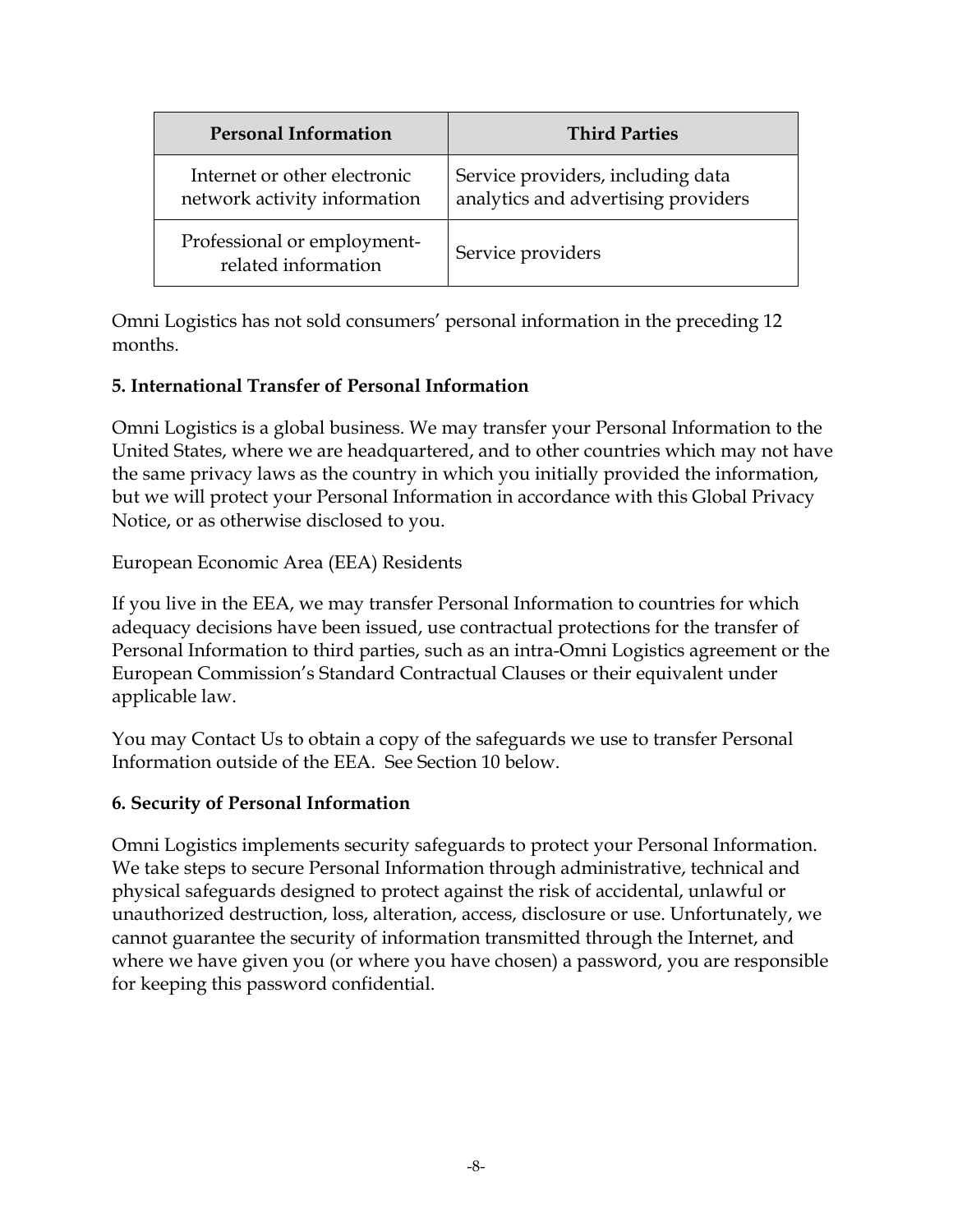### **7. Retention of Personal Information**

Omni Logistics generally retains records only as long as necessary and as required for our business operations, for archival purposes, and/or to satisfy legal requirements.

When determining the appropriate retention period for Personal Information, we take into account various criteria, such as the amount, nature and sensitivity of the Personal Information; potential risk of harm from unauthorized use or disclosure; purposes for which we process your Personal Information; whether we can achieve those purposes through other means; and business operations and legal requirements.

Because we maintain our applications and websites to protect from accidental or malicious loss and destruction, residual copies of your Personal Information may be retained in our backup and archival systems for a limited period of time, after which the information will be automatically deleted or put beyond use where deletion is not possible.

### **8. Manage Your Personal Information**

### Tracking/Online Advertising Opt-Out

You may manage your Personal Information by making certain choices. If you believe that any Personal Information you have provided to us is out-of-date or inaccurate, please Contact Us. See Section 10 below. You may also have additional rights detailed below depending on where you live. As a security precaution, we may need to request information from you to help us confirm your identity when exercising a right related to your Personal Information.

As discussed above, on our websites and Services, we may collect information about your online activities for use in providing you with advertising about products and services tailored to your individual interests. This section of our Privacy Notice provides details and explains how to exercise your choices. You may see certain ads on other websites because we participate in advertising networks. Ad networks allow us to target our messaging to users through demographic, interest-based and contextual means. These networks track your online activities over time by collecting information through automated means, including through the use of cookies, web server logs, and web beacons. The networks use this information to show you advertisements that may be tailored to your individual interests. The information our ad networks may collect includes information about your visits to websites that participate in the relevant advertising networks, such as the pages or advertisements you view and the actions you take on the websites. This data collection takes place both on our websites and on third-party websites that participate in the ad networks. This process also helps us track the effectiveness of our marketing efforts.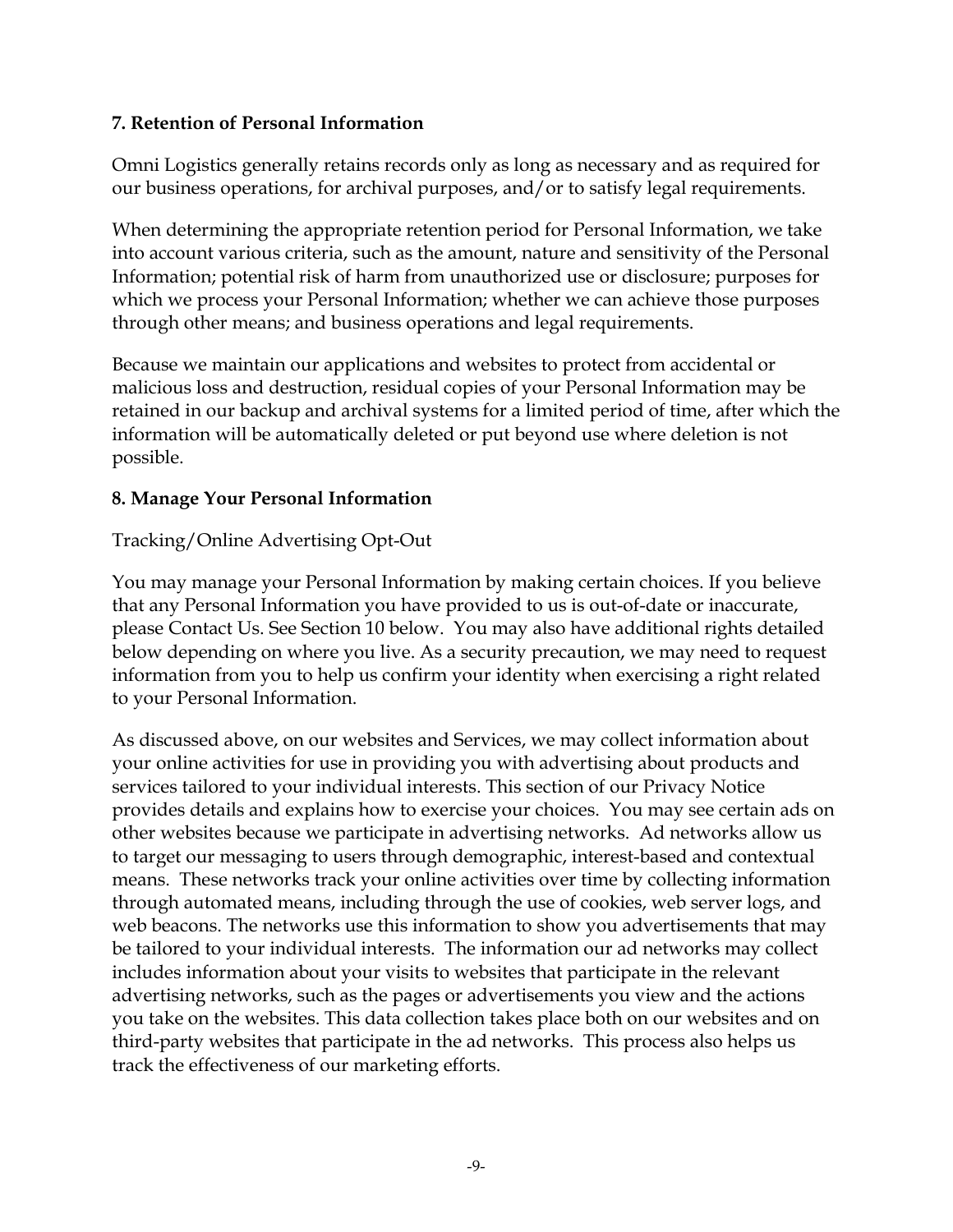Each type of web browser offers ways to restrict and delete cookies. If you disable or delete cookies, or if you are running third-party software that intercepts or deletes cookies, please note that some parts of our websites may not work properly.

You can opt out of third parties collecting your Personal Information for targeted advertising purposes in the United States by visiting the National Advertising Initiative's (NAI) [opt-out page](https://optout.networkadvertising.org/?c=1) and the Digital Advertising Alliance's (DAA) [opt-out](https://optout.aboutads.info/?lang=EN&c=2)  [page](https://optout.aboutads.info/?lang=EN&c=2) and in the EEA by visiting [opt-out page.](https://www.youronlinechoices.com/uk/your-ad-choices)

Your browser settings also may allow you to transmit a "Do Not Track" signal when you visit various websites. Our Services are not configured to respond to "Do Not Track" signals received from browsers. To learn more about "Do Not Track" signals, you can visit [here.](https://allaboutdnt.com/)

If you have further questions regarding the specific information about you that we process or retain, as well as your choices regarding our collection and use practices, please contact us using the information listed below.

## California Residents

If you live in California, you have the right to: (1) request that Omni Logistics disclose what Personal Information we collect, use, disclose, and sell; (2) request deletion of Personal Information; (3) opt-out of the sale of Personal Information; and (4) not receive discriminatory treatment by Omni Logistics for exercising these rights. You also may request correction of inaccurate personal information that we maintain about you.

Only you, or someone legally authorized to act on your behalf, may make a verifiable consumer request related to your Personal Information. To make a request on your behalf, an authorized agent may Contact Us by email at privacyinfo@omnilogistics.com with proof of your written and signed permission to do so. Note that Omni Logistics may also require you to verify your identity and confirm that you gave permission.

For requests made in connection with the right of access, to know, to correct, and/or of deletion, please note:

- As required under applicable law, we must take steps to verify your request before we can provide personal information to you, delete personal information, or otherwise process your request. To verify your request, we may require you to provide your name, physical address, email address, contact information, and information about your account or previous transactions with us. If we believe we need further information to verify your request as required by law, we may ask you to provide additional information to us.
- We will deliver personal information that we are required by law to disclose to you and correct inaccurate personal information that we maintain in the manner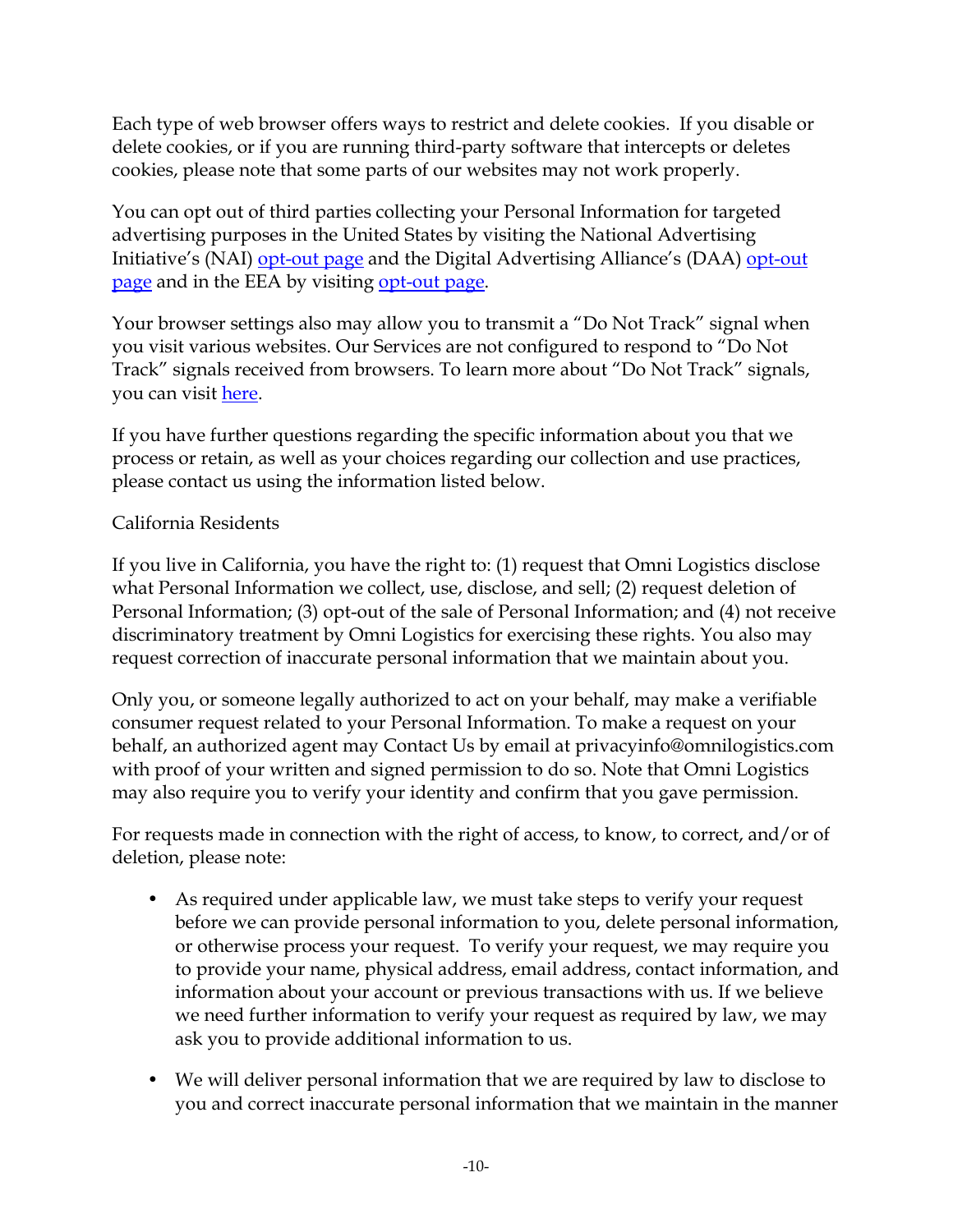required by law within 45 days after receipt of a verifiable request, unless we notify you that we require additional time to respond, in which case we will respond within such additional period of time required by law. We may deliver the personal information to you through your account, if you maintain an account with Omni Logistics, or electronically or by mail at your option. If electronically, then we will deliver the information in a portable and, to the extent technically feasible, in a readily useable format that allows you to transmit the information from one entity to another without hindrance.

### *Requests to Know*

You have the right to request that we disclose the following information:

- Specific pieces of Personal Information Omni Logistics has collected about you;
- Categories of Personal Information Omni Logistics has collected about you, disclosed about you for a business purpose, or sold;
- Categories of sources from which the Personal Information is collected;
- Categories of third parties to whom Omni Logistics discloses or to whom Omni Logistics sells Personal Information; and
- The business or commercial purpose for collecting and selling Personal Information.

To make such a request, please Contact Us by email at privacyinfo@omnilogistics.com or call us toll-free at 833-232-8080. In order to verify your request, Omni Logistics may require you to provide additional information to confirm the identity of the consumer.

### *Requests to Correct Inaccurate Personal Information*

You have the right to request that we correct inaccurate personal information that we maintain about you, taking into account the nature of the personal information and the purposes of the processing of the personal information. We will use commercially reasonable efforts to correct an inaccuracy. To make such a request, please Contact Us by email at privacyinfo@omnilogistics.com or call us toll-free at 833-232-8080. Omni Logistics may require you to provide additional information to confirm the identity of the consumer. Once we verify your request, we will use commercially reasonable efforts to correct an inaccuracy and direct our service providers to do the same, unless an exception applies.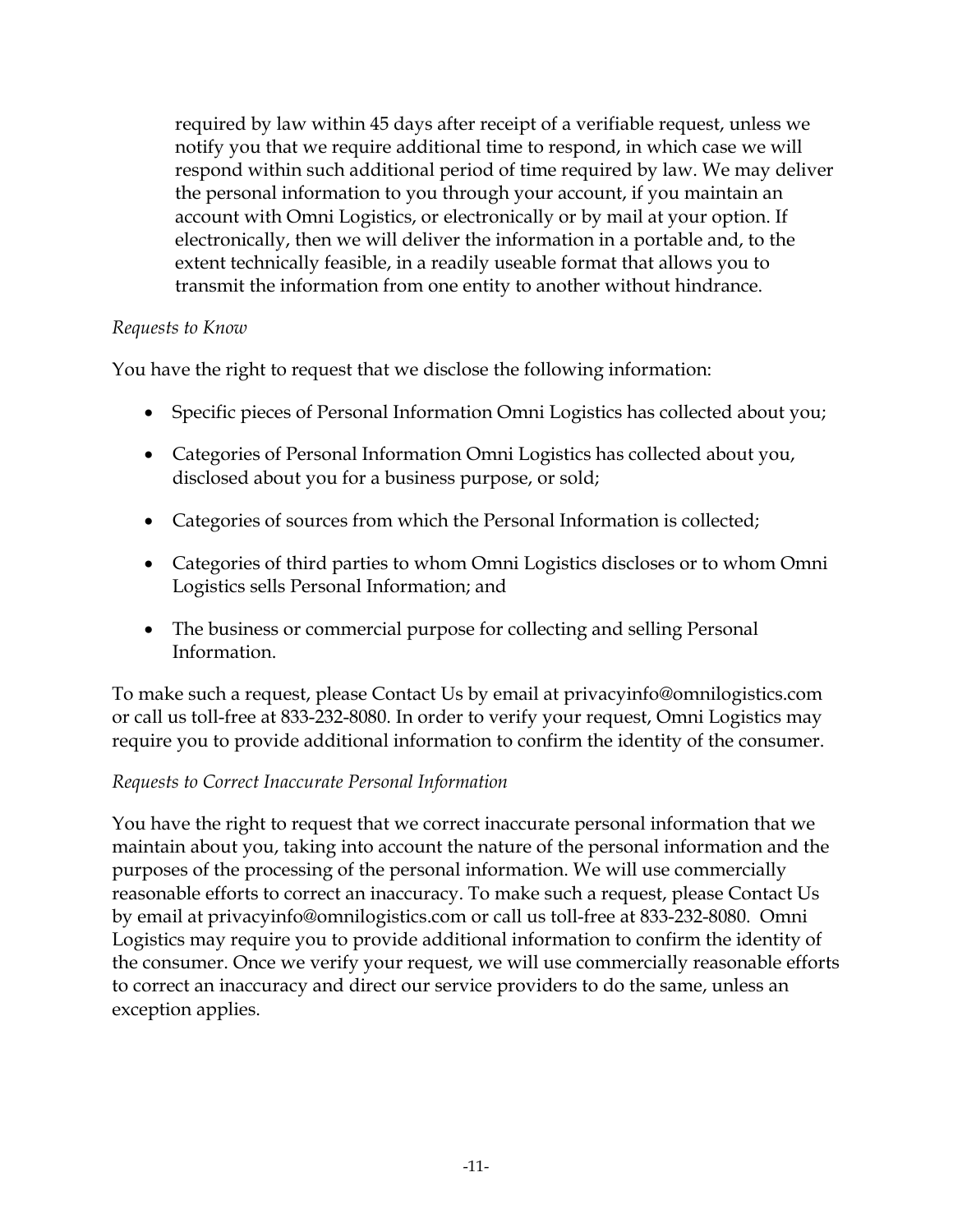### *Requests to Delete*

You have the right to request that we delete Personal Information about you that we collected and maintain, subject to certain exceptions. To make such a request, please Contact Us by email at privacyinfo@omnilogistics.com or call us toll-free at 833-232- 8080. Omni Logistics may require you to provide additional information to confirm the identity of the consumer. Once we verify your request, we will delete and direct our service providers to delete your Personal Information, unless an exception applies.

European Economic Area (EEA) Residents

If you live in the EEA, you may have the right to (1) request access to, rectification, or erasure of your Personal Information or restrict the processing of your Personal Information; (2) object to processing; (3) data portability (receive and transfer your Personal Information); (4) lodge a complaint with your relevant data protection authority; and (5) where processing of your Personal Information is based on consent, withdraw your consent at any time without affecting the lawfulness of the processing of Personal Information that occurred before you withdraw consent. To make such a request, please Contact Us.

### **9. Global Privacy Notice Changes**

This Global Privacy Notice may be updated periodically and without prior notice to you to reflect changes in our privacy practices.

We will post changes on this page and identify the date the privacy notice was most recently updated at the top of the page.

### **10. Contact Us**

United States Residents

In order to properly respond to your questions or requests about our services, please email us at privacyinfo@omnilogistics.com or at our tollfree number 833-232-8080.

#### European Economic Area (EEA) Residents

If you are a resident of the EEA, in order to properly respond to your questions or requests about our services, please email us at privacyinfo@omnilogistics.com.